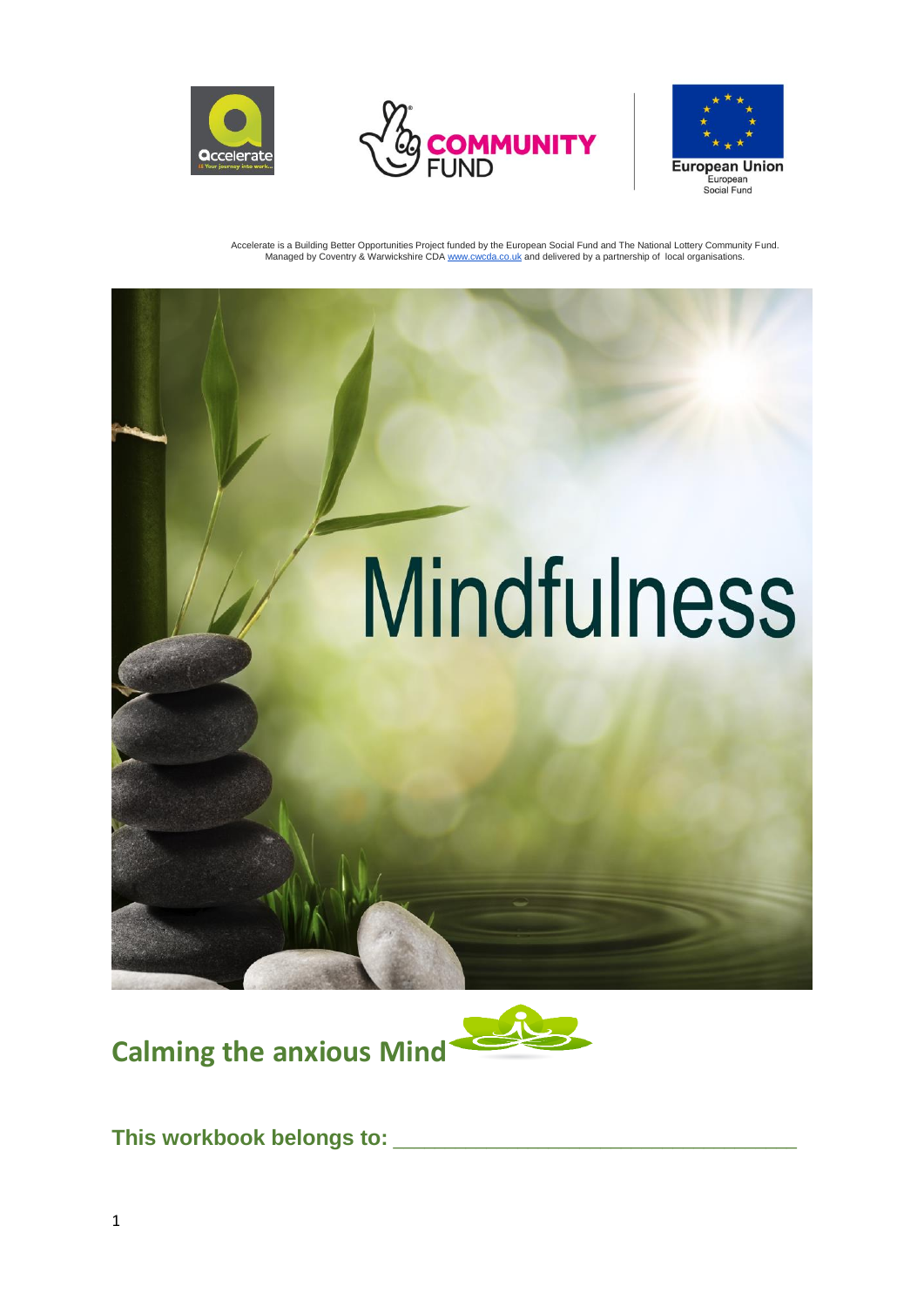







**The aim of this workbook is to help you to:**

- **Understand what mindfulness is.**
- **Understand ways of practising mindfulness.**
- **Know of ways to use mindfulness practices to help calm anxiety.**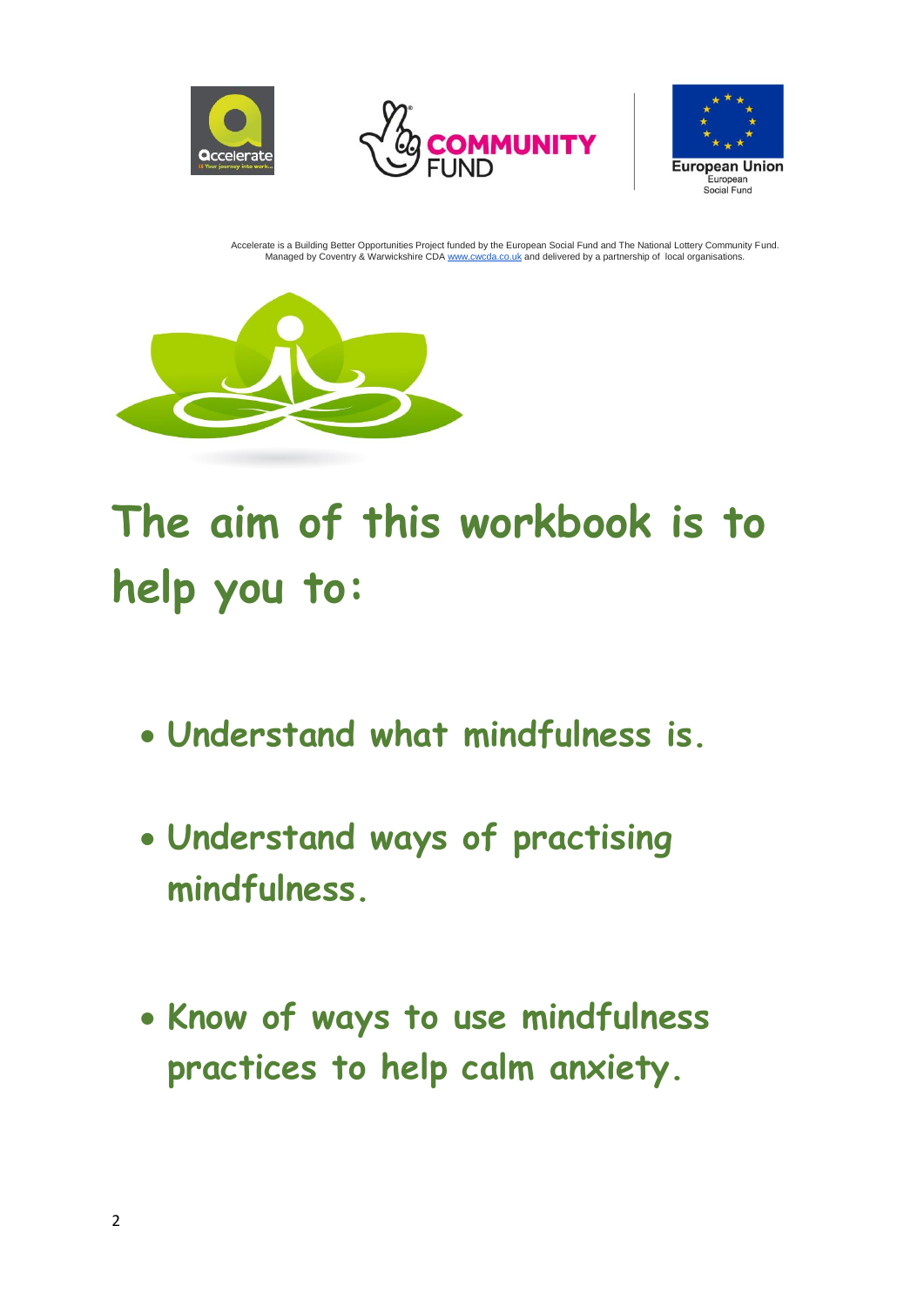



![](_page_2_Picture_2.jpeg)

## **What is mindfulness**

![](_page_2_Picture_5.jpeg)

*"When your attention moves into the Now, there is an alertness. It is as if you are waking up from a dream, the dream of thought, the dream of past and future. Such clarity, such simplicity. No room for problem-making. Just this moment as it is." – Eckhart Tolle*

![](_page_2_Picture_7.jpeg)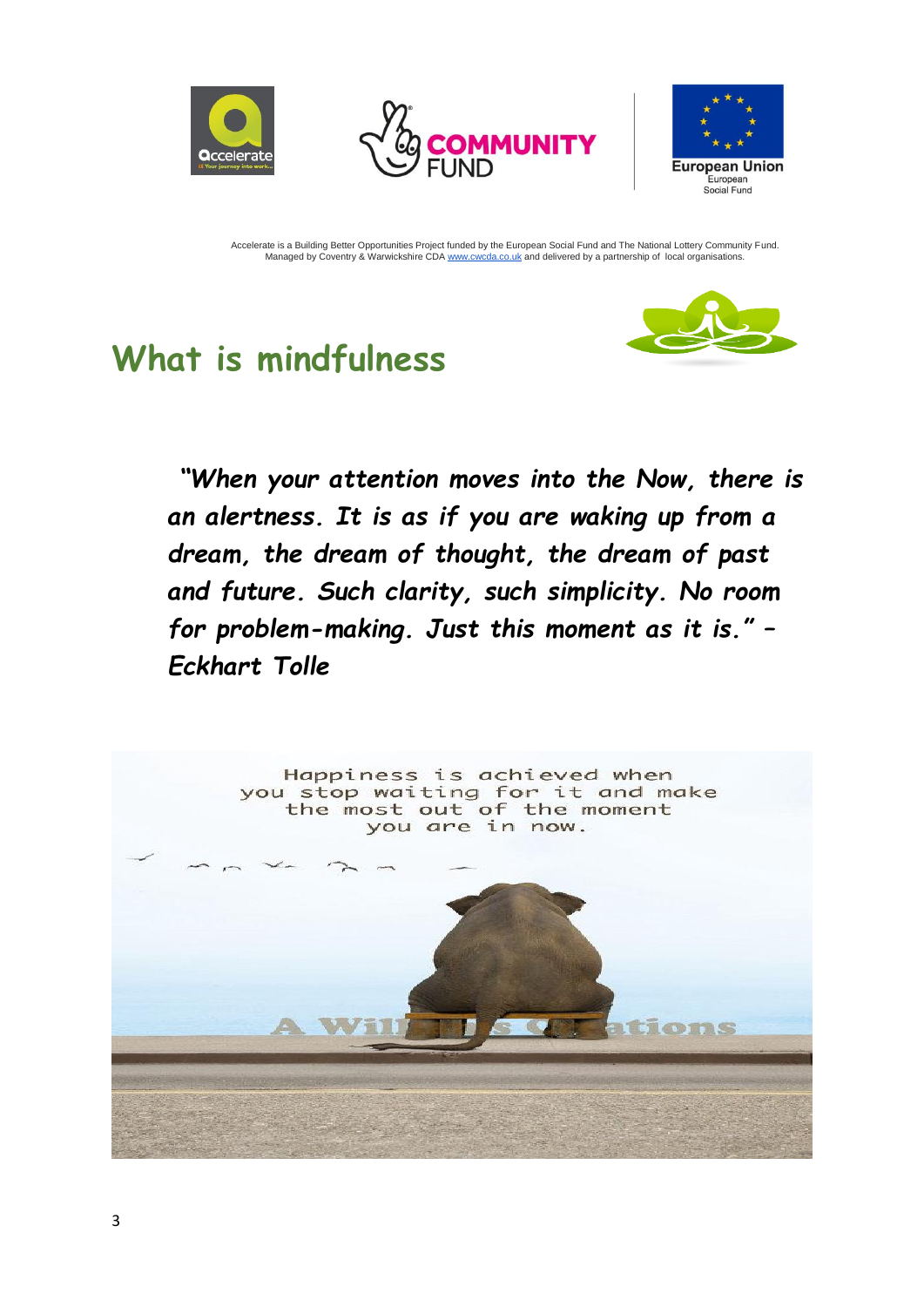![](_page_3_Picture_0.jpeg)

![](_page_3_Picture_1.jpeg)

![](_page_3_Picture_2.jpeg)

## *Mindfulness = Awareness of mind, body and spirit.*

## *Living in the now.*

*Focussing on what you are doing.* 

*Noticing everything.* 

*Feeling, seeing, hearing, touching, tasting and noticing these sensations.*

*Listening and acknowledging your thoughts both good and bad without judgement.*

*It is done on purpose.*

![](_page_3_Picture_11.jpeg)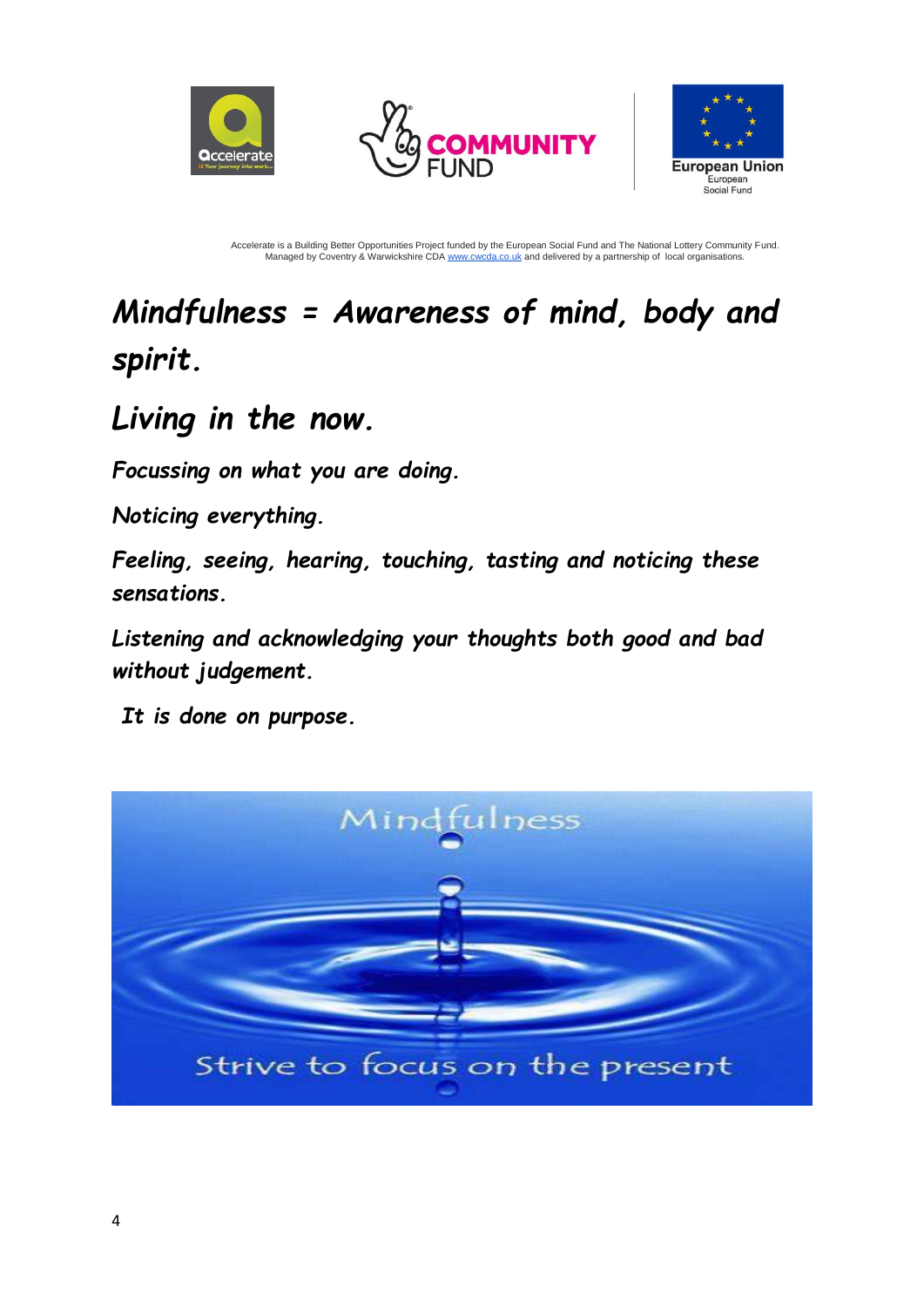![](_page_4_Picture_0.jpeg)

![](_page_4_Picture_1.jpeg)

![](_page_4_Picture_2.jpeg)

![](_page_4_Picture_4.jpeg)

#### **How does it work?**

#### **4 Factors:**

- **1. Mindfulness is about paying attention.**
- **2. It is about paying attention in the present moment.**
- **3. It is done on purpose. There is intentionality.**
- **4. It is done in a non-judgmental fashion.**

**Try it activity. Grab a biscuit or a sweet. Whilst eating it notice the taste and texture. Write in below:**

**\_\_\_\_\_\_\_\_\_\_\_\_\_\_\_\_\_\_\_\_\_\_\_\_\_\_\_\_\_\_\_\_\_\_\_\_\_\_\_\_\_\_\_\_\_\_\_\_\_\_**

**\_\_\_\_\_\_\_\_\_\_\_\_\_\_\_\_\_\_\_\_\_\_\_\_\_\_\_\_\_\_\_\_\_\_\_\_\_\_\_\_\_\_\_\_\_\_\_\_\_\_\_**

**\_\_\_\_\_\_\_\_\_\_\_\_\_\_\_\_\_\_\_\_\_\_\_\_\_\_\_\_\_\_\_\_\_\_\_\_\_\_\_\_\_\_\_\_\_\_\_\_\_\_\_**

**What does it taste like? (sweet, salty, smooth, rough):** 

**how you are feeling and thinking.** 

**During this activity were you in the past, present or future?**

**Can you pay attention to a past moment or a future moment? Write down your answer here: \_\_\_\_\_\_\_\_\_\_\_\_\_\_\_\_\_\_\_\_\_\_\_\_\_\_\_**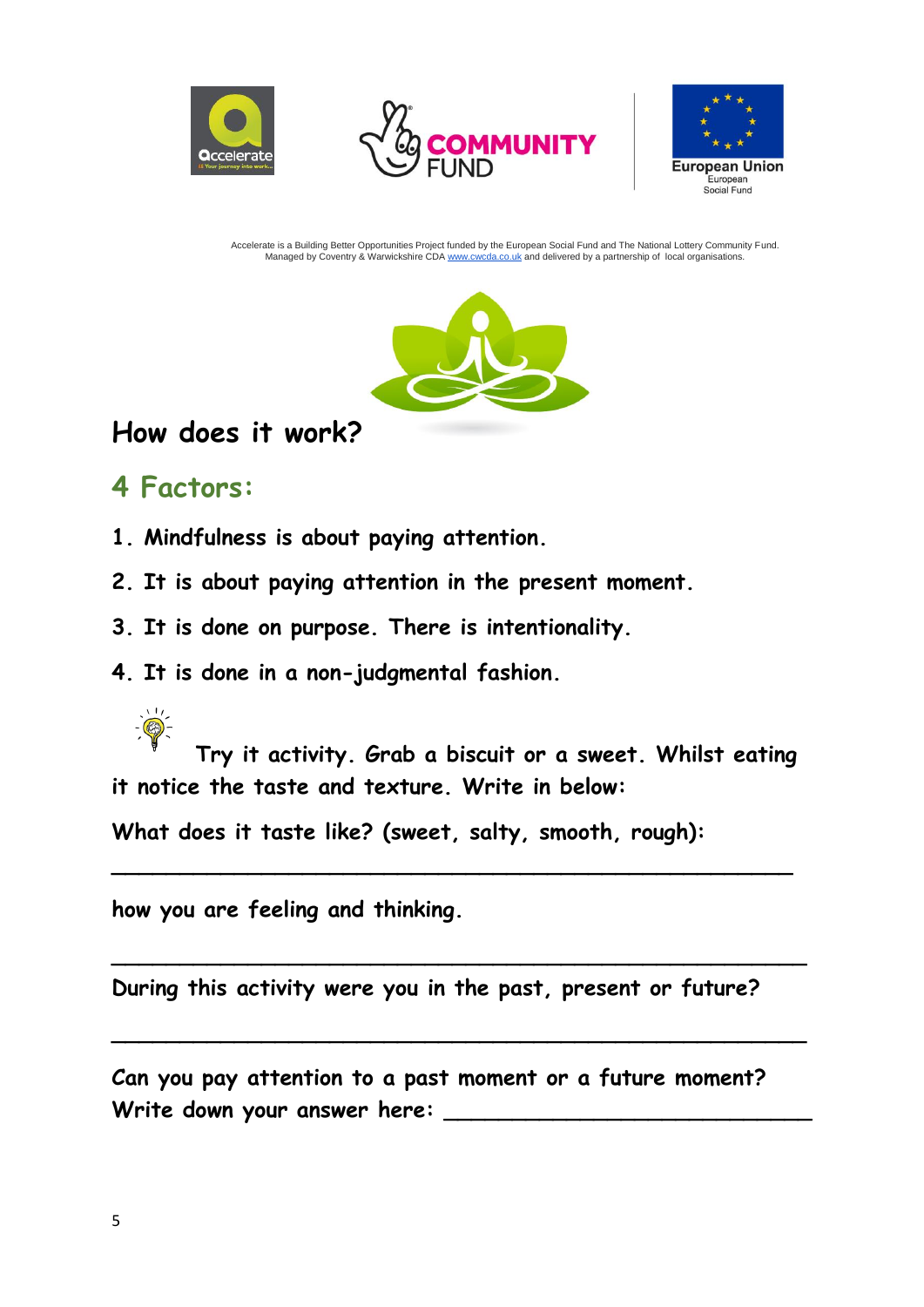![](_page_5_Picture_0.jpeg)

**only remember past moments and only think or plan about future moments. You can only live in the present. In the NOW!**

**So, mindfulness is about really living, living in the present, not worrying about the past and the future!**

## **What are the Benefits of Mindfulness?**

**To fully understand the benefits of mindfulness we need to also understand anxiety and what happens to our brains and our bodies when we are in an anxious state.**

\_\_\_\_\_\_\_\_\_\_\_\_\_\_\_\_\_\_\_\_\_\_\_\_\_\_\_\_\_\_\_\_\_\_\_\_\_\_\_\_\_\_\_\_\_\_\_\_\_\_\_ \_\_\_\_\_\_\_\_\_\_\_\_\_\_\_\_\_\_\_\_\_\_\_\_\_\_\_\_\_\_\_\_\_\_\_\_\_\_\_\_\_\_\_\_\_\_\_\_\_\_\_ \_\_\_\_\_\_\_\_\_\_\_\_\_\_\_\_\_\_\_\_\_\_\_\_\_\_\_\_\_\_\_\_\_\_\_\_\_\_\_\_\_\_\_\_\_\_\_\_\_\_\_

\_\_\_\_\_\_\_\_\_\_\_\_\_\_\_\_\_\_\_\_\_\_\_\_\_\_\_\_\_\_\_\_\_\_\_\_\_\_\_\_\_\_\_\_\_\_\_\_\_\_\_ \_\_\_\_\_\_\_\_\_\_\_\_\_\_\_\_\_\_\_\_\_\_\_\_\_\_\_\_\_\_\_\_\_\_\_\_\_\_\_\_\_\_\_\_\_\_\_\_\_\_\_ \_\_\_\_\_\_\_\_\_\_\_\_\_\_\_\_\_\_\_\_\_\_\_\_\_\_\_\_\_\_\_\_\_\_\_\_\_\_\_\_\_\_\_\_\_\_\_\_\_\_\_

**What makes you anxious?**

**Why does it make you anxious?**

![](_page_5_Picture_8.jpeg)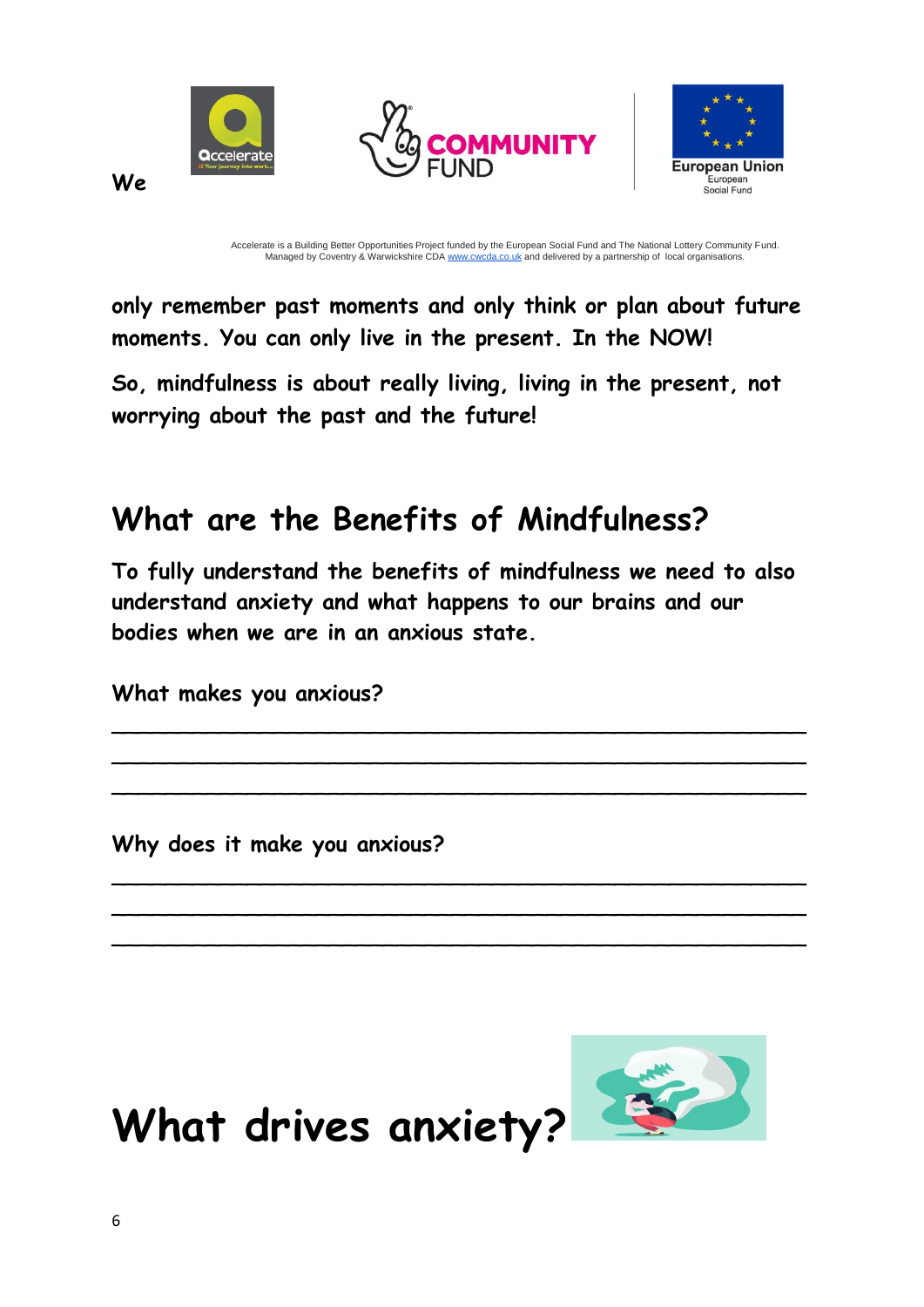![](_page_6_Picture_0.jpeg)

![](_page_6_Picture_1.jpeg)

![](_page_6_Picture_2.jpeg)

# Uncontrolled F.E.A.R Drives Anxiety

*Why do we need fear? What are benefits of fear?* 

*\_\_\_\_\_\_\_\_\_\_\_\_\_\_\_\_\_\_\_\_\_\_\_\_\_\_\_\_\_\_\_\_\_\_\_\_\_\_\_\_\_\_\_\_\_\_\_\_\_\_\_\_\_\_\_\_\_\_\_\_\_\_\_\_ \_\_\_\_\_\_\_\_\_\_\_\_\_\_\_\_\_\_\_\_\_\_\_\_\_\_\_\_\_\_\_\_\_\_\_\_\_\_\_\_\_\_\_\_\_\_\_\_\_\_\_\_\_\_\_\_\_\_\_\_\_\_\_\_ \_\_\_\_\_\_\_\_\_\_\_\_\_\_\_\_\_\_\_\_\_\_\_\_\_\_\_\_\_\_\_\_\_\_\_\_\_\_\_\_\_\_\_\_\_\_\_\_\_\_\_\_\_\_\_\_\_\_\_\_\_\_\_\_ \_\_\_\_\_\_\_\_\_\_\_\_\_\_\_\_\_\_\_\_\_\_\_\_\_\_\_\_\_\_\_\_\_\_\_\_\_\_\_\_\_\_\_\_\_\_\_\_\_\_\_\_\_\_\_\_\_\_\_\_\_\_\_\_ \_\_\_\_\_\_\_\_\_\_\_\_\_\_\_\_\_\_\_\_\_\_\_\_\_\_\_\_\_\_\_\_\_\_\_\_\_\_\_\_\_\_\_\_\_\_\_\_\_\_\_\_\_\_\_\_\_\_\_\_\_\_\_*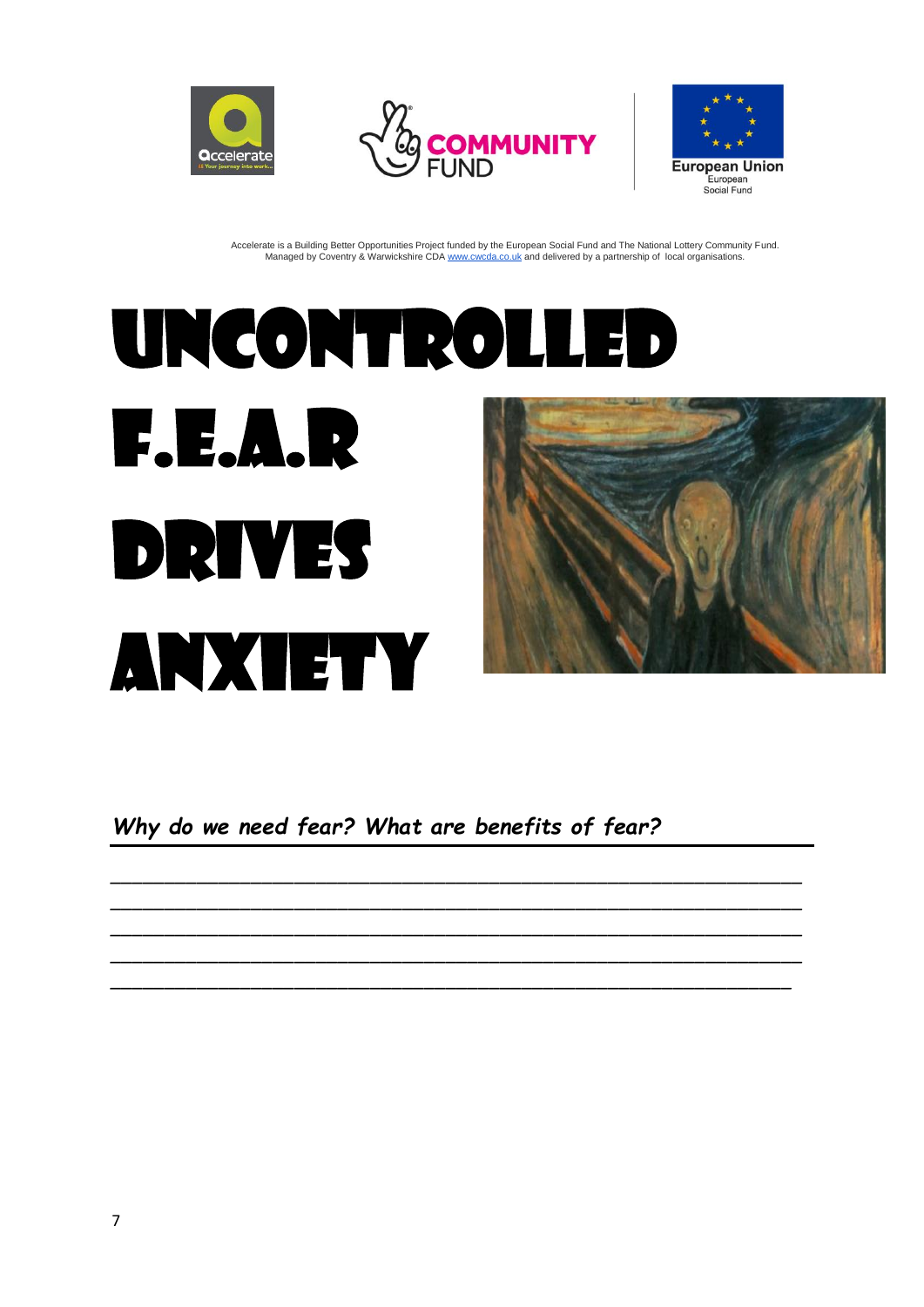![](_page_7_Picture_0.jpeg)

![](_page_7_Picture_1.jpeg)

![](_page_7_Picture_2.jpeg)

## *THE 3 Fs:*

![](_page_7_Picture_5.jpeg)

*Think about the symptoms and reactions of Fear. What does someone look like and do when they are in fear?*

*Here are some symptoms, add more if you can think of anything else.*

| eyes wide open | fight  | faster heat beat  |
|----------------|--------|-------------------|
| sweat          | laugh  | quicker breathing |
| cry            | jump   | shake             |
| shout          | freeze | swear             |
| scream         | run    |                   |

*Now think about the symptoms and reactions of Excitement. Cross off any you see on the symptoms of fear from list above.*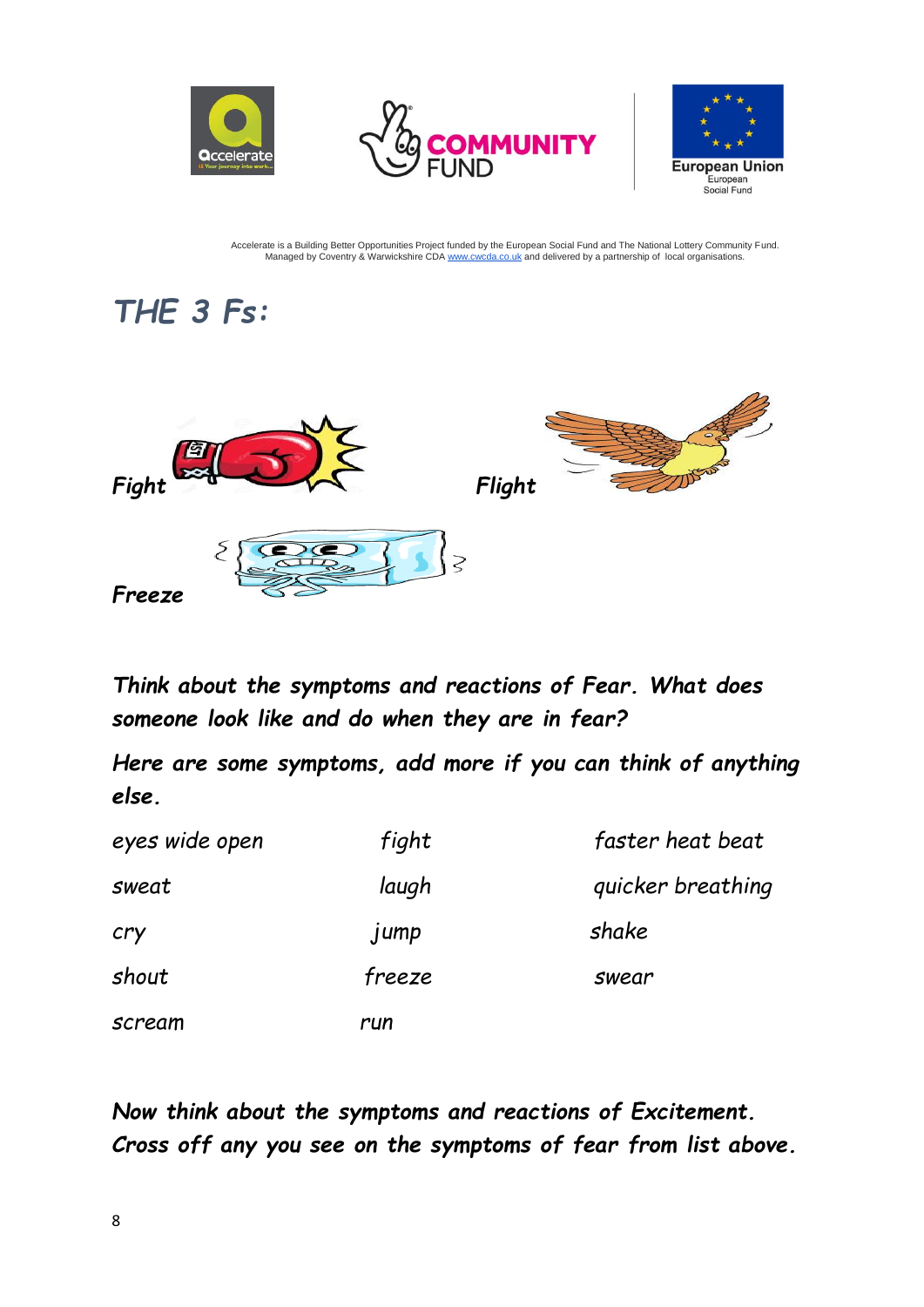![](_page_8_Picture_0.jpeg)

![](_page_8_Picture_1.jpeg)

![](_page_8_Picture_2.jpeg)

*Fear comes from the prefrontal cortex region of our brains and is processed by the Amygdala.*

![](_page_8_Picture_5.jpeg)

**Fear is the best understood of all emotions, neurologically speaking.** 

**And the Amygdala, an almond-shaped structure in the limbic system, is considered to be the seat of fear in the brain (as well as other emotions). But fear is processed differently than other emotions, bypassing the sensory cortex on its way to the amygdala.** 

**This explains why emotional responses are often unconscious—and why phobias and anxiety may be caused by conditioned responses to stimuli that the sufferer may not consciously fear.**

## *And here is the surprise: SO DOES EXCITEMENT!*

*The brain does not know the difference between fear and excitement!*

*We can change how we feel about fear and change others perception of what they are seeing by using:*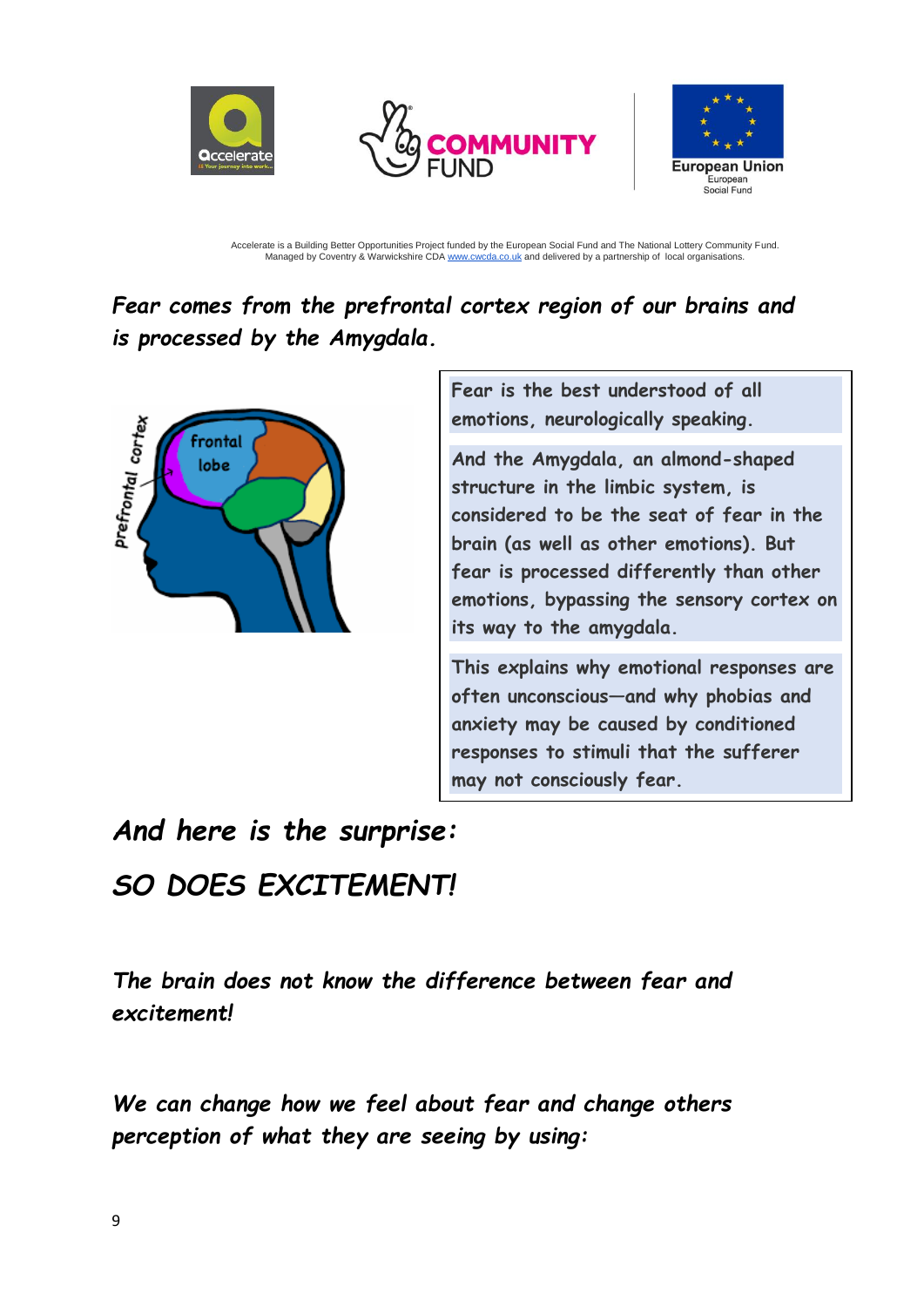![](_page_9_Picture_0.jpeg)

![](_page_9_Picture_1.jpeg)

![](_page_9_Picture_2.jpeg)

## **Feeling** Excited

## And

 $-\frac{1}{2}$ 

## Relaxed(F.E.A.R)technique

**Using the F.E.A.R Technique:**

**Next time you meet someone new and you are nervous or fearful and showing fear symptoms, when meeting them say: "Hello, I am so excited to meet you."** 

**This technique tells the person you are meeting that what they are seeing is excitement and not fear.** 

**And also by saying this out loud you are telling your brain the same message and changing the response and emotion from fear to excitement.** 

![](_page_9_Picture_11.jpeg)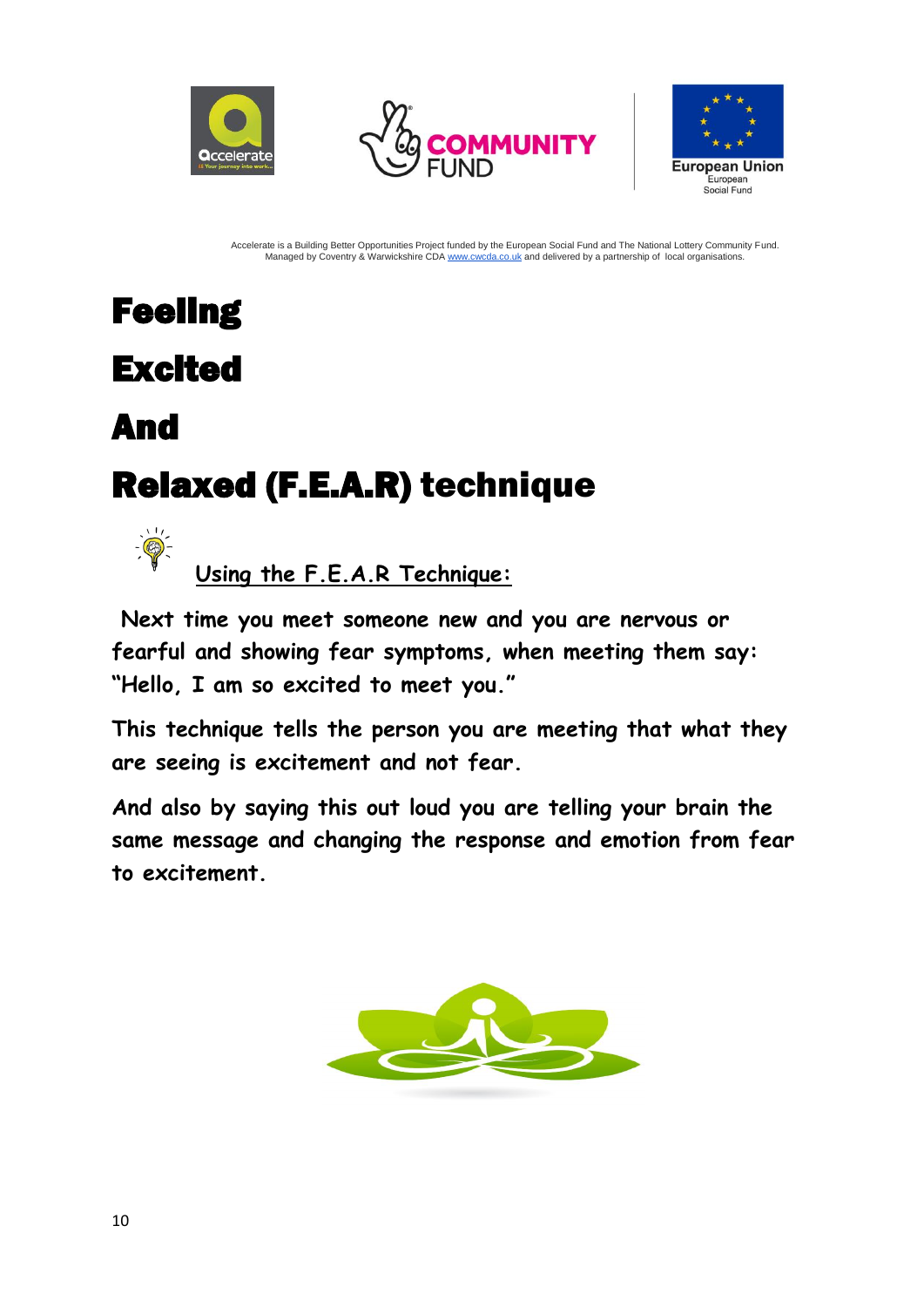![](_page_10_Picture_0.jpeg)

![](_page_10_Picture_1.jpeg)

![](_page_10_Picture_2.jpeg)

## **How mindfulness meditation works and the benefits:**

![](_page_10_Figure_5.jpeg)

Mindfulness meditation doesn't only change our mindset and perspective, it can actually change the shape of our brains.

Generalized neuroimaging meditation studies found that 8 weeks of mindfulness meditation also [changes our brains,](https://help.headspace.com/hc/en-us/articles/360000211447-How-does-mindfulness-meditation-work-) rewiring them towards more positive thoughts and emotions.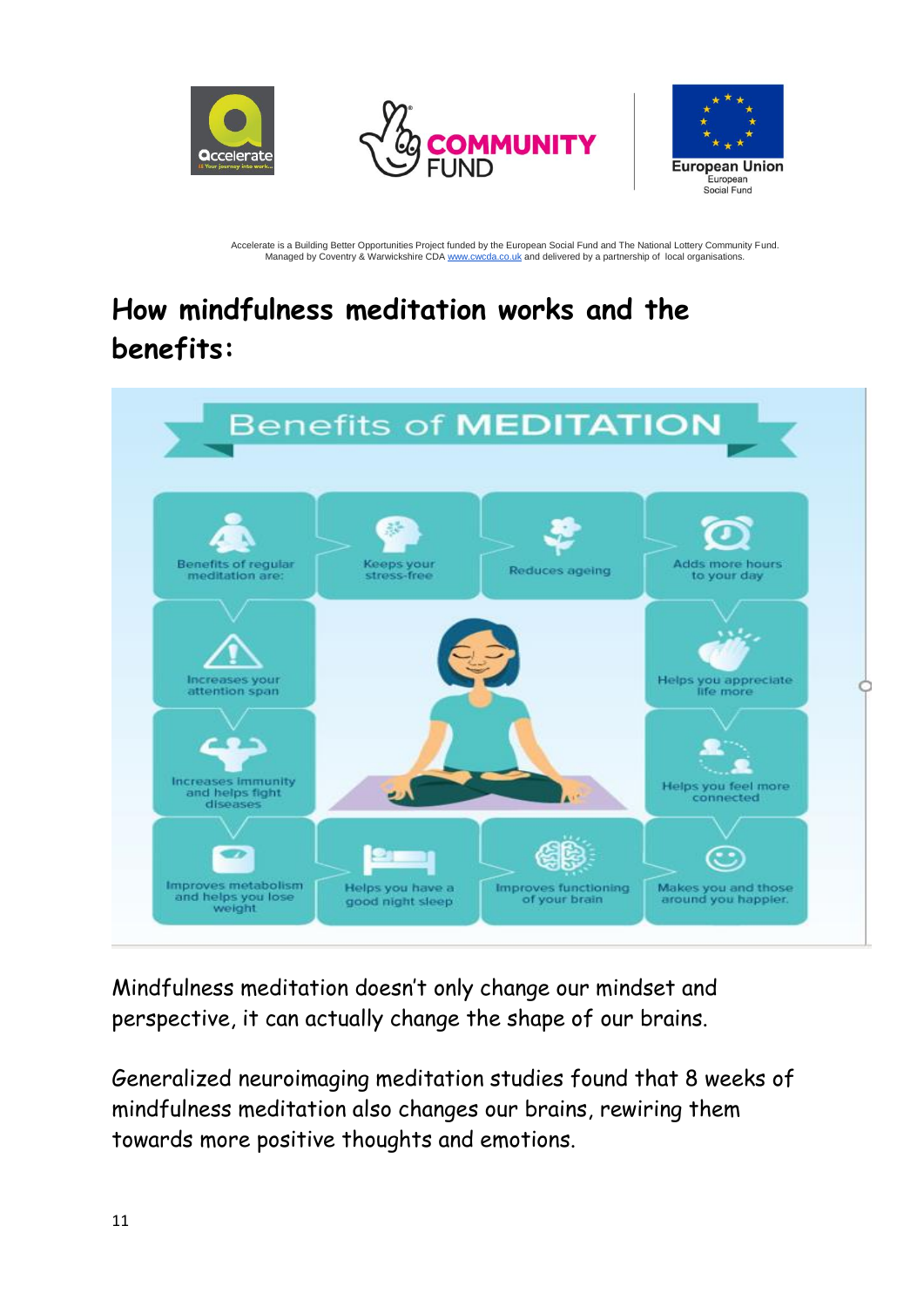![](_page_11_Picture_0.jpeg)

![](_page_11_Picture_1.jpeg)

![](_page_11_Picture_2.jpeg)

For starters, meditation allows us to move from high-frequency brain waves to a lower frequency, which activates (and, potentially even more importantly, deactivates) certain areas of the brain. For example, it can decrease neurological connections to the medial prefrontal cortex, or the "me center," diminishing traits such as fear, stress, and anxiety.

In turn, meditation can also build new pathways to the parts of the brain responsible for traits like focus and decision-making.

And that's not all: mindfulness meditation can actually change the shape of the brain as well, a process known as neuroplasticity.

Research shows that gray matter  $-$  the area of the brain responsible for emotional regulation, planning, and problem-solving as well as the cortical thickness — responsible for learning and memory — both increase with regular meditation practice. Alternatively, the amygdala, which regulates how we feel [stress,](https://www.headspace.com/meditation/stress) fear, and [anxiety,](https://www.headspace.com/meditation/anxiety) decreases in size.

**Why practice Mindfulness? What are the Benefits? (list the benefits below)**

**\_\_\_\_\_\_\_\_\_\_\_\_\_\_\_\_\_\_\_\_\_\_\_\_\_\_\_\_\_\_\_\_\_\_\_\_\_\_\_\_\_\_\_\_\_\_\_\_\_\_\_ \_\_\_\_\_\_\_\_\_\_\_\_\_\_\_\_\_\_\_\_\_\_\_\_\_\_\_\_\_\_\_\_\_\_\_\_\_\_\_\_\_\_\_\_\_\_\_\_\_\_\_ \_\_\_\_\_\_\_\_\_\_\_\_\_\_\_\_\_\_\_\_\_\_\_\_\_\_\_\_\_\_\_\_\_\_\_\_\_\_\_\_\_\_\_\_\_\_\_\_\_\_\_ \_\_\_\_\_\_\_\_\_\_\_\_\_\_\_\_\_\_\_\_\_\_\_\_\_\_\_\_\_\_\_\_\_\_\_\_\_\_\_\_\_\_\_\_\_\_\_\_\_\_\_ \_\_\_\_\_\_\_\_\_\_\_\_\_\_\_\_\_\_\_\_\_\_\_\_\_\_\_\_\_\_\_\_\_\_\_\_\_\_\_\_\_\_\_\_\_\_\_\_\_\_\_**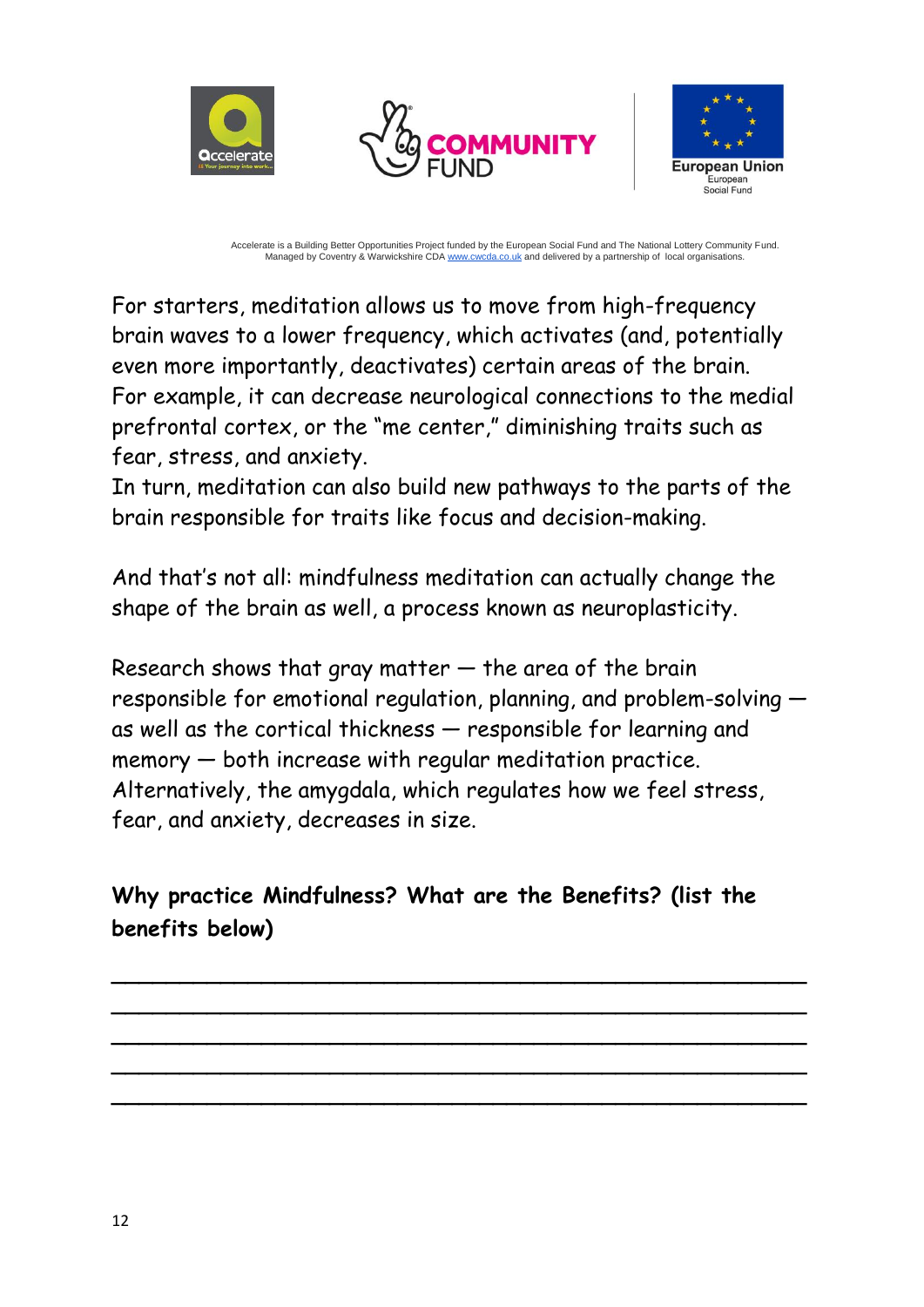![](_page_12_Picture_0.jpeg)

### **8 meditation techniques that cultivate mindfulness**

Here's a breakdown of eight of the more popular mindfulness techniques. Some will sound intriguing, while others may not be your cup of tea. See which ones work best for you.

**1. Focused Attention:** Likely the most common form of meditation, this technique uses the breath to anchor the mind and maintain awareness. Focus your attention on the breath — specifically the rise and fall of the chest — and return to the breath whenever you get distracted or notice your mind starting to wander.

**2. Body Scan:** This technique, which uses meditation to connect with the body, involves scanning your body from head to toe and being aware of any discomfort, sensations, or aches that exist (which could be indicators of stress and anxiety).

**3. Noting:** This is a mindfulness technique in which you "note" a particular thought or feeling when you become distracted during meditation. The practice of noting helps to create space and learn more about our habits, tendencies, and conditioning.

**4. Loving Kindness:** Instead of focusing on the breath, [this](https://www.headspace.com/meditation/compassion)  [technique](https://www.headspace.com/meditation/compassion) involves focusing on the image of different people: people we know, people we don't; people we like, people we don't. We direct well-wishes and goodwill first to ourselves, and then, as a ripple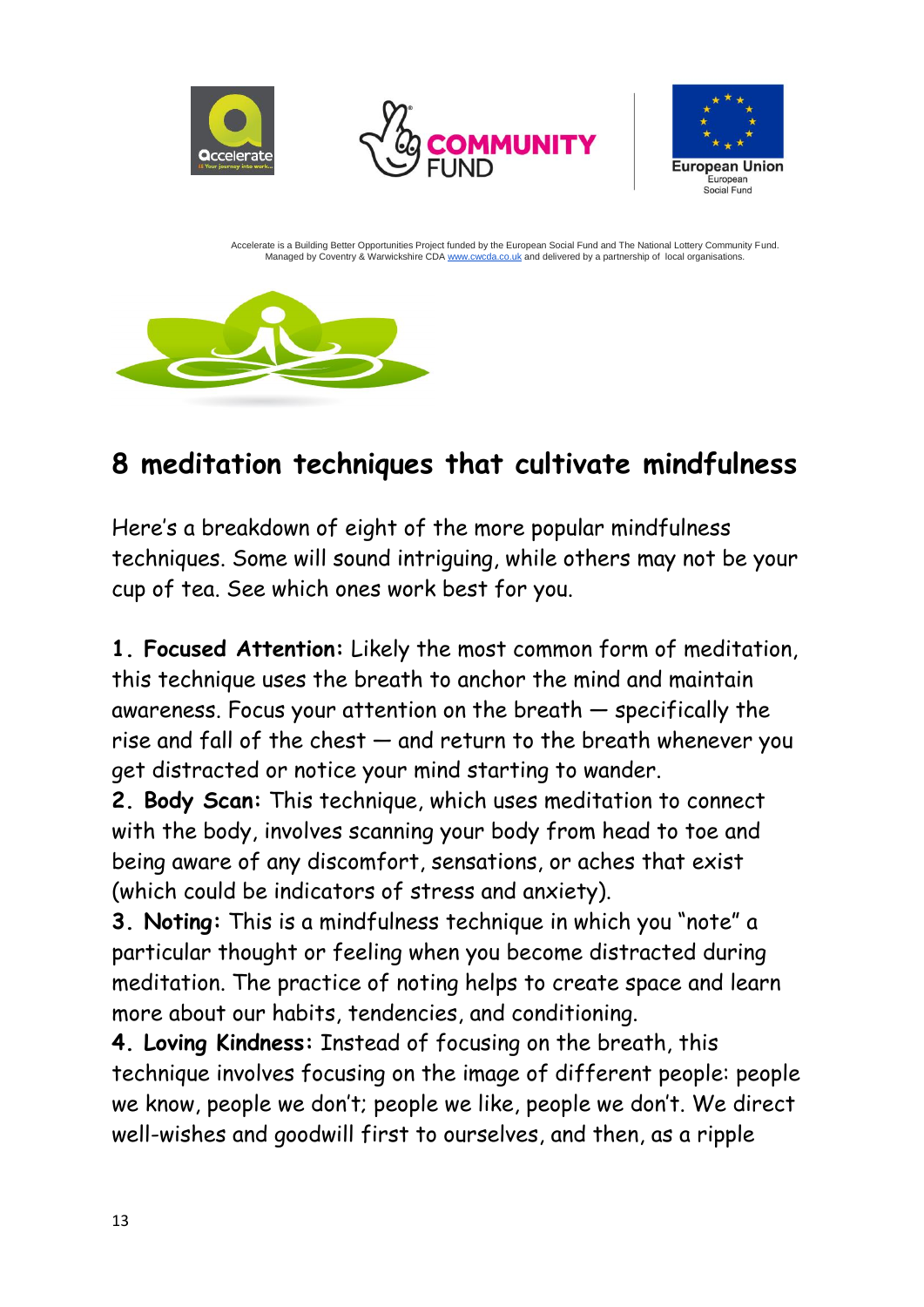![](_page_13_Picture_0.jpeg)

![](_page_13_Picture_1.jpeg)

![](_page_13_Picture_2.jpeg)

effect, to others, which helps us let go of unhappy feelings we may be experiencing.

**5. Skillful Compassion:** Similar to [the loving kindness meditation](https://www.headspace.com/meditation/compassion)  [technique,](https://www.headspace.com/meditation/compassion) this one involves focusing on a person you know or love and paying attention to the sensations arising from the heart. It's aptly named because it's thought to be helpful in opening our hearts and minds for the benefit of other people, which in turn fosters a feeling of happiness in our own mind.

**6. Visualization:** This technique uses visualization, to focus on a person or something more abstract, to hold attention. The idea here is that the familiar image will help create and maintain a relaxed focus.

**7. Resting Awareness:** Rather than focusing on the breath or a visualization, this technique involves letting the mind rest; thoughts may enter, but instead of distracting you and pulling you away from the present moment, they simply leave.

**8. Reflection:** For this technique, ask yourself a question, for example, "What are you most grateful for?" (Note that asking yourself a question using the second person — you — will discourage the intellectual mind from trying to answer it rationally.) Be aware of the feelings, not the thoughts, that arise when you focus on the question.

![](_page_13_Picture_9.jpeg)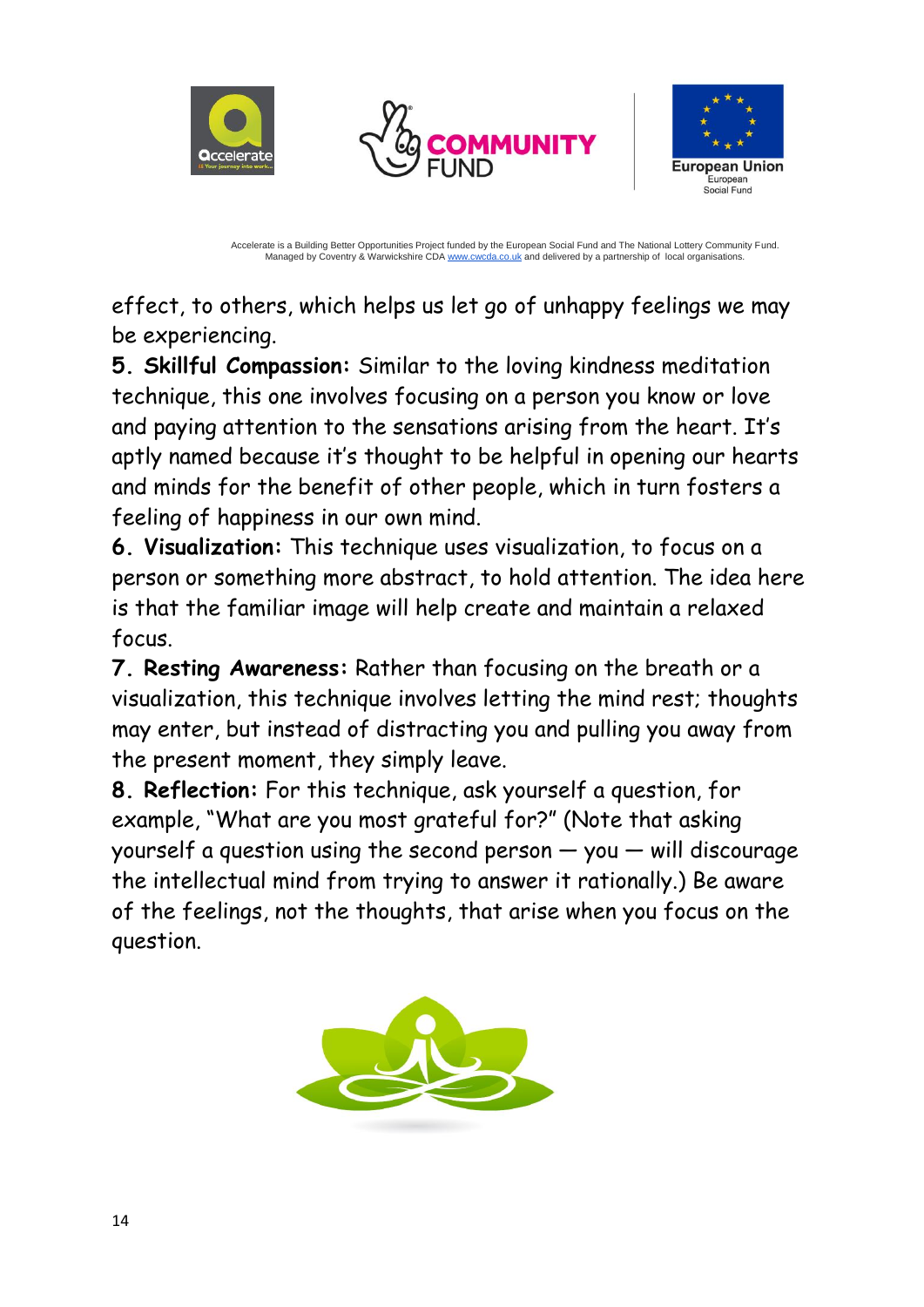![](_page_14_Picture_0.jpeg)

![](_page_14_Picture_1.jpeg)

![](_page_14_Picture_2.jpeg)

## **Mindfulness Techniques and Practices:**

#### **Formal Mindfulness- meditation Types of Breathing:**

**1.Standard**: Breathe in through your nose and out through your mouth.

![](_page_14_Picture_7.jpeg)

**2.Alternative Nostril:** Hold the left nostril down, breathe in through your right nostril and breathe out through your mouth. Do the same to your right nostril and keep on alternating.

![](_page_14_Picture_9.jpeg)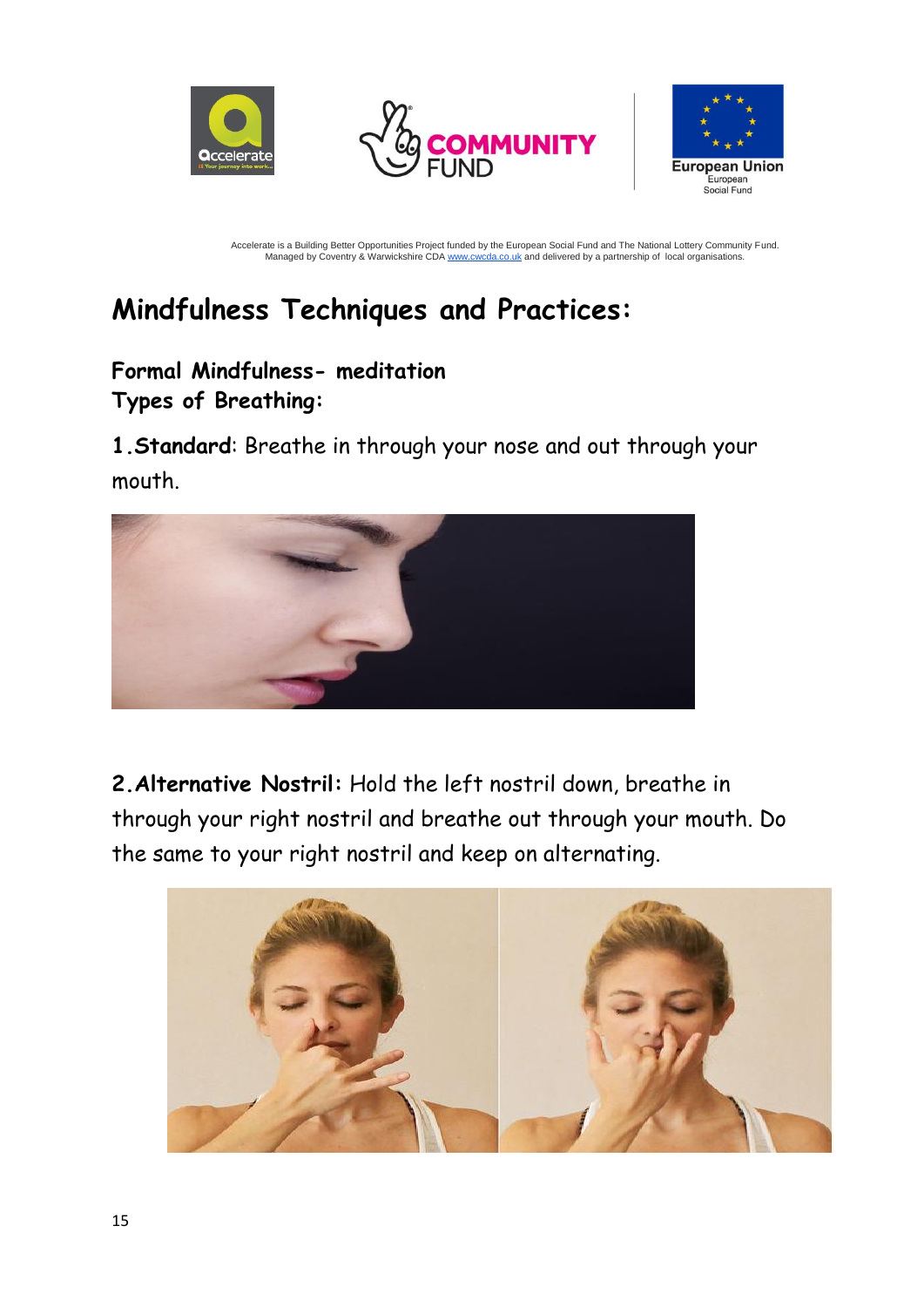![](_page_15_Picture_0.jpeg)

**3.Box breathing:** Breathe through your nose, hold, then breathe out through your mouth. **Warning!!!** Please do not attempt this method if you have lung conditions.

![](_page_15_Figure_3.jpeg)

#### **How long should I meditate for**?

The best guide might be this old Zen saying: *"You should sit in meditation for twenty minutes every day—unless you're too busy. Then you should sit for an hour."* 

**Tip:** Break down 20 minutes:10 minutes in the morning and 10 minutes at night or try several 1 minute sessions throughout the day.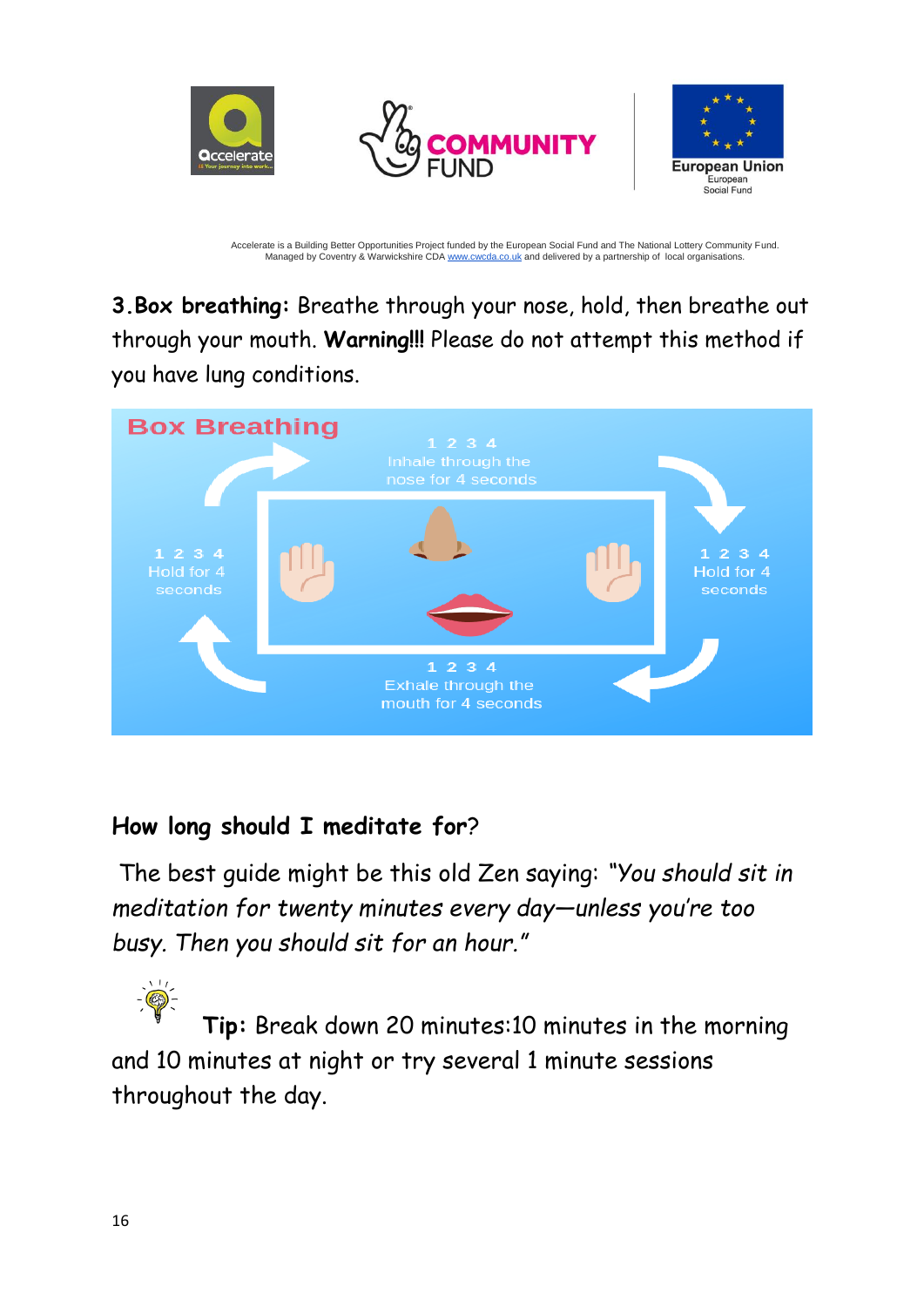![](_page_16_Picture_0.jpeg)

![](_page_16_Picture_1.jpeg)

![](_page_16_Picture_2.jpeg)

![](_page_16_Picture_4.jpeg)

#### **How to do a 1-minute meditation**

Here's how you can experience [the benefits of meditation](https://www.headspace.com/meditation/daily-meditation) in just 60 seconds!

- 1. Find [a comfortable seated position,](https://www.headspace.com/meditation/positions) whether you are in your home, office, outdoors, or even sitting in your parked car.
- 2. Then, close your eyes and focus on your breathing. Breath control in a 1-minute meditation is quite beneficial because of the immediate cognitive connection, which creates a calmer state of mind.
- 3. After you've found yourself in a comfortable position, silently

focus on counting your breaths or doing a body scan.

![](_page_16_Picture_11.jpeg)

*Allowing yourself to deeply drop into your mind and body for one whole minute can help with your [decision-making,](https://www.sciencedaily.com/releases/2014/02/140212112745.htm) [focus,](https://www.headspace.com/meditation/focus) communication, and energy levels.*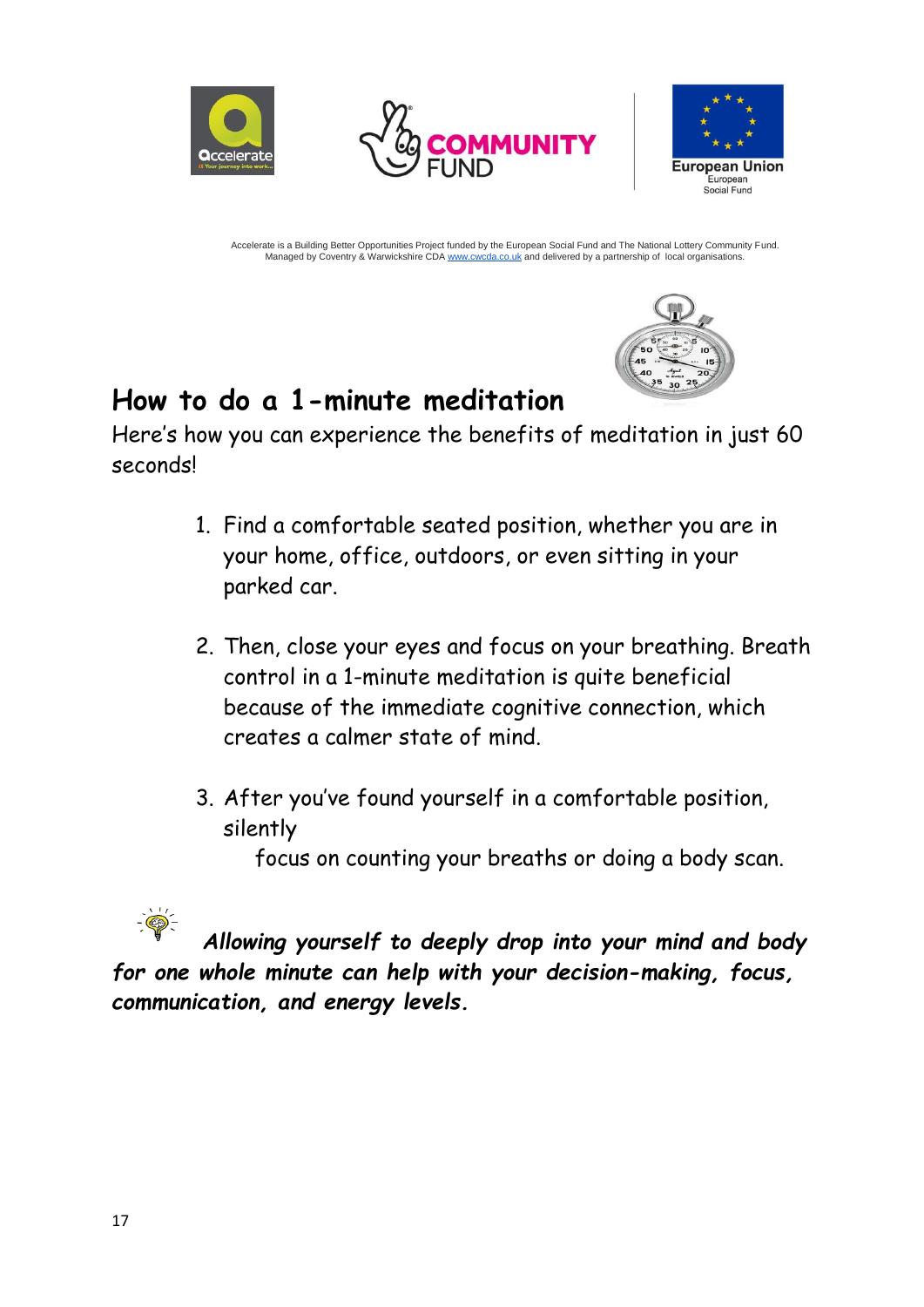![](_page_17_Picture_0.jpeg)

![](_page_17_Picture_1.jpeg)

![](_page_17_Picture_2.jpeg)

#### **Mindfulness colouring- try to colour in the picture below and find the hidden objects. Use as many bright colours as you can. The focus on the task will help calm down your mind.**

![](_page_17_Picture_5.jpeg)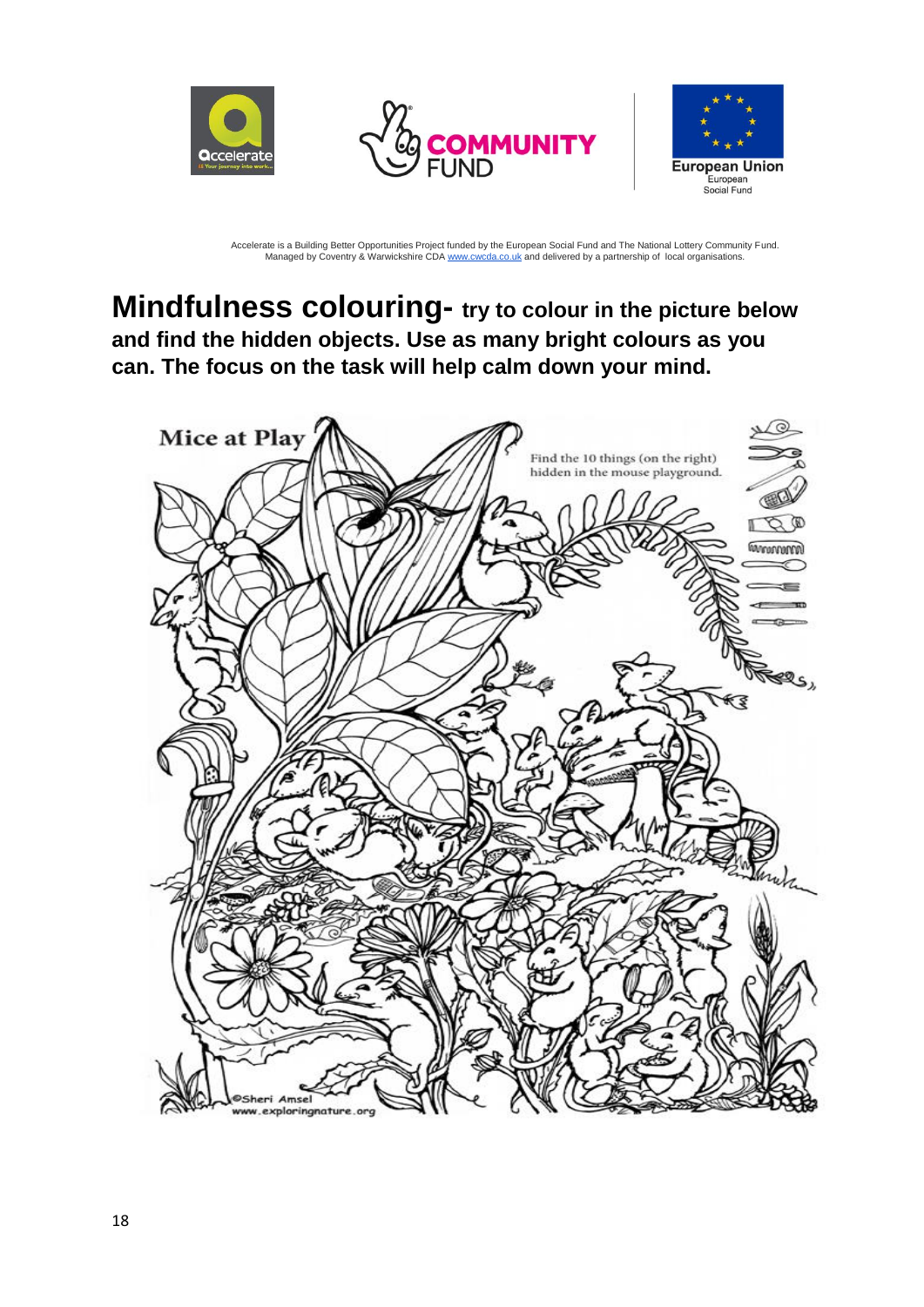![](_page_18_Picture_0.jpeg)

![](_page_18_Picture_1.jpeg)

![](_page_18_Picture_2.jpeg)

Accelerate is a Building Better Opportunities Project funded by the European Social Fund and The National Lottery Community Fund.<br>Managed by Coventry & Warwickshire CDA [www.cwcda.co.uk](http://www.cwcda.co.uk/) and delivered by a partnership of loc

## Some further help with mindfulness meditation:

| Apps on phone or online                                                                                                                                                                                                                                                    | Books                                                                                                                                                                     |  |
|----------------------------------------------------------------------------------------------------------------------------------------------------------------------------------------------------------------------------------------------------------------------------|---------------------------------------------------------------------------------------------------------------------------------------------------------------------------|--|
| Headspace:<br>Calm<br>Stop, Breathe & Think<br>Buddhify                                                                                                                                                                                                                    | 1. Meditation Is Not What You<br>Think: Mindfulness and Why It<br>Is So Important<br>By Jon Kabat-Zinn                                                                    |  |
| Sattva<br>Aura<br>Breethe<br>Insight Timer<br>Synctuition<br>Omvana<br>Simple Habit                                                                                                                                                                                        | 2. The Mindful Day: Practical<br>Ways to Find Focus, Calm, and<br>Joy from Morning to Evening<br>By Laurie J. Cameron<br>3. Be Mindful & Stress Less<br>By Gina M. Biegel |  |
| *Note: You do not have to pay for<br>these. There are free options<br>available by accepting ads between<br>sessions and some offer free trials<br>(Remember to cancel the Direct Debit<br>before the trial ends), and some<br>sessions are available free on<br>Youtube.) | 4. The Little Book of<br>Mindfulness: 10 minutes a day<br>to less stress, more peace<br>By Patrizia Collard<br>5. The Little Book of<br>Meditations<br>By Gilly Pickup    |  |

![](_page_18_Picture_6.jpeg)